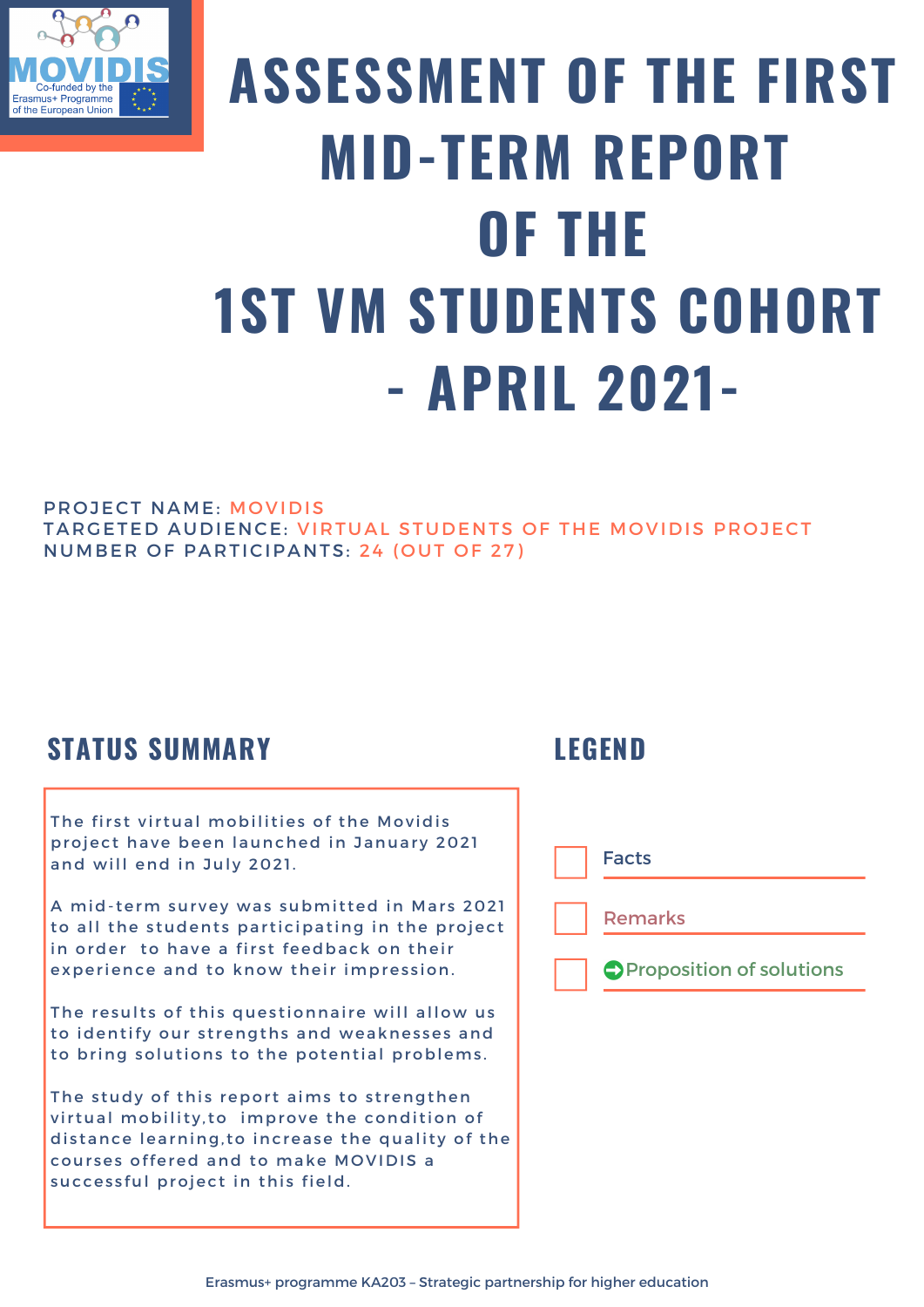# **A- BEFORE VIRTUAL MOBILITY**

The majority of students had the information of MOVIDIS thanks to international relation offices (70.8%)

- Should we develop more channel to spread the project?

#### 75% of students think that information was easily accessible

- For 25%: lack of information, not enough staff and people in general were informed of the project in home universities

- Information should be better spread

 $\bigcirc$  organise meetings, information posters, website, mailing list...

• The process of application:

Mixed results: 50% of students find it "short"; 45,8 % find it "long" and 4.2 "very long". What the surveys shows also:

- Difficulties for some students with the language certificate to apply

**h** facilitate the conditions regarding the language certificate. Possibility of providing a letter from the home university or a teacher with the language level of the students - Some internal problems in some universities where not all staff knew the project  $\bigcirc$  inform people / departments in contact with mobile students

• Regarding the Catalogue of courses and the learning Agreement:

Nothing in particular to notice. LA was easy to complete (79.2%), and the Catalogue of course is complete enough (79.2%).

• Regarding the selection:

62.5% believes it was moderately selective and only 29.2% finds it very selective finds it normally selective.

 $\bullet$  review the selection conditions, in particular for the language level certificate

- Majority of students have applied to Movidis to:
- 1- Learn/improve a new language (87.5%)
- 2- Live a multicultural experience (75%)

2 bis- Possibility to follow courses from different universities (75%)

- The majority of students did not have an experience abroad before MOVIDIS.
- Their expectations of the programme:
- 1- Follow courses from different European Universities (91,7%)
- 2- Receive a good quality training (70.8%)
- 3- live an innovative foreign experience (66.7%)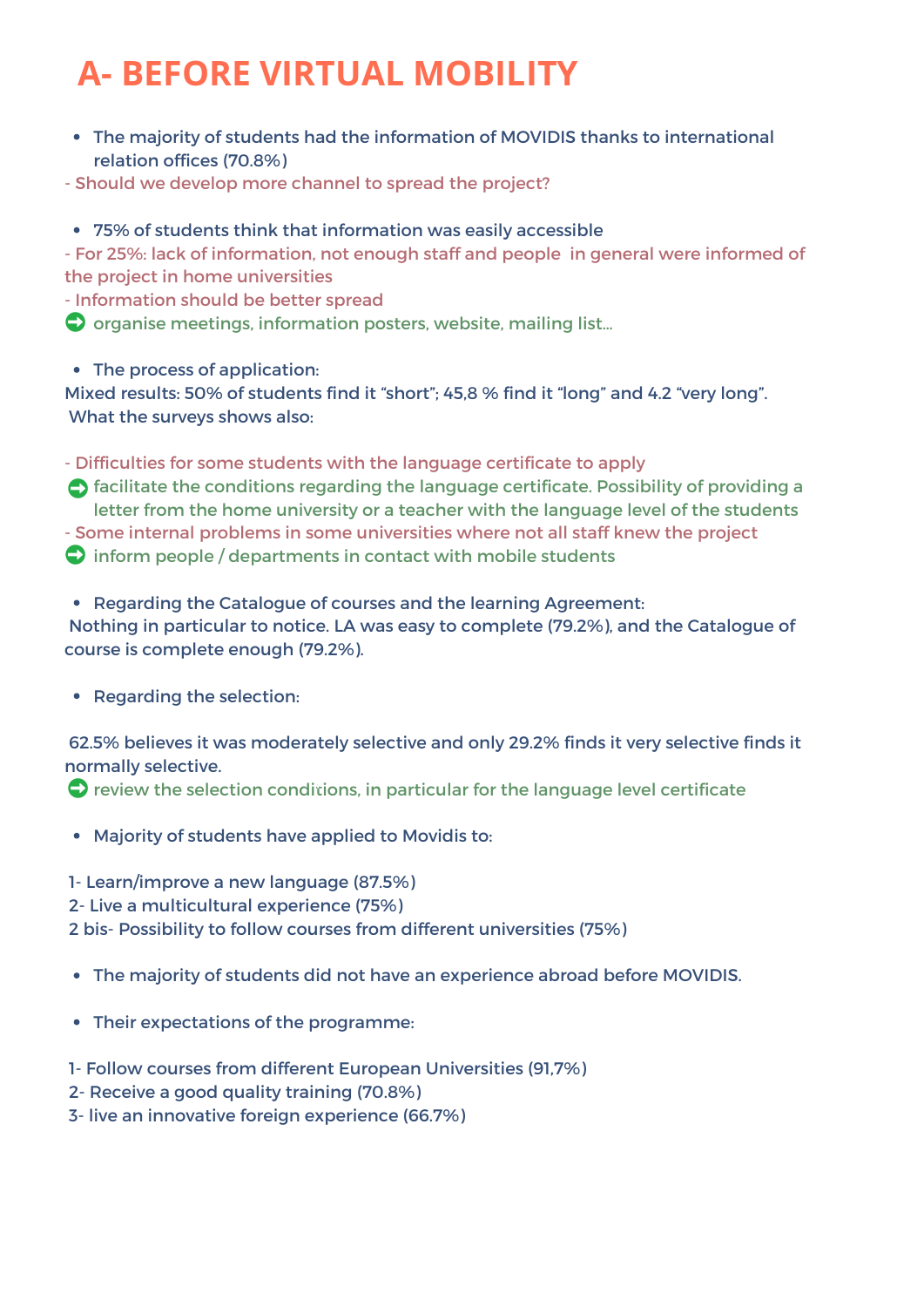### **B- DURING VIRTUAL MOBILITY**

• Regarding the quality of the offices in charge in home/host universities.

- There is a significative gap between the rate given to the management of "home" universities and "host" universities. These needs be underlined.

universities needs to work on their quality as "host "universities. The International relation offices must be able to answer the questions of their outgoing and especially incoming students as for traditional mobilities.

Indeed:

-as "HOME" universities the rate of the offices is: 70.8% Good; 20.8% average and 8.3 poor.

-as "HOST" universities: 58.3% only are Good; 29.2% average and 12.5% poor.

Teaching method: Asynchronous VS synchronous:

- Mixed results: 58,3% prefer synchronous VS 41.7% prefer asynchronous Both systems have their pros and cons. However, it is important to brought out that the main problem with synchronous teaching is the SCHEDULE and the overlaps of courses…

**A** a mixed of both could be the best balance.

- $\bigcirc$  if the synchronous lessons are maintained, we advise teachers to schedule small videoconferences with their students to find out if they are able to follow the lesson or to answer any questions. The aim is that there is also a contact between the teacher and the student VM.
- The main difficulties encountered by students during their VM are:
	- Schedule (37.5%)  $\bullet$  if the teachers already have the lesson schedule, they can publish it on the Movidis website (or in the catalog of course).
- Otherwise provide a period of about 15 days for example, to allow students to change their LA with the "during mobility"
	- Moodle platform (20, 8%)  $\bigcirc$  advise the Moodle technical guide for the student

- Level of economy (16.7%)

- Level of language (12.5%)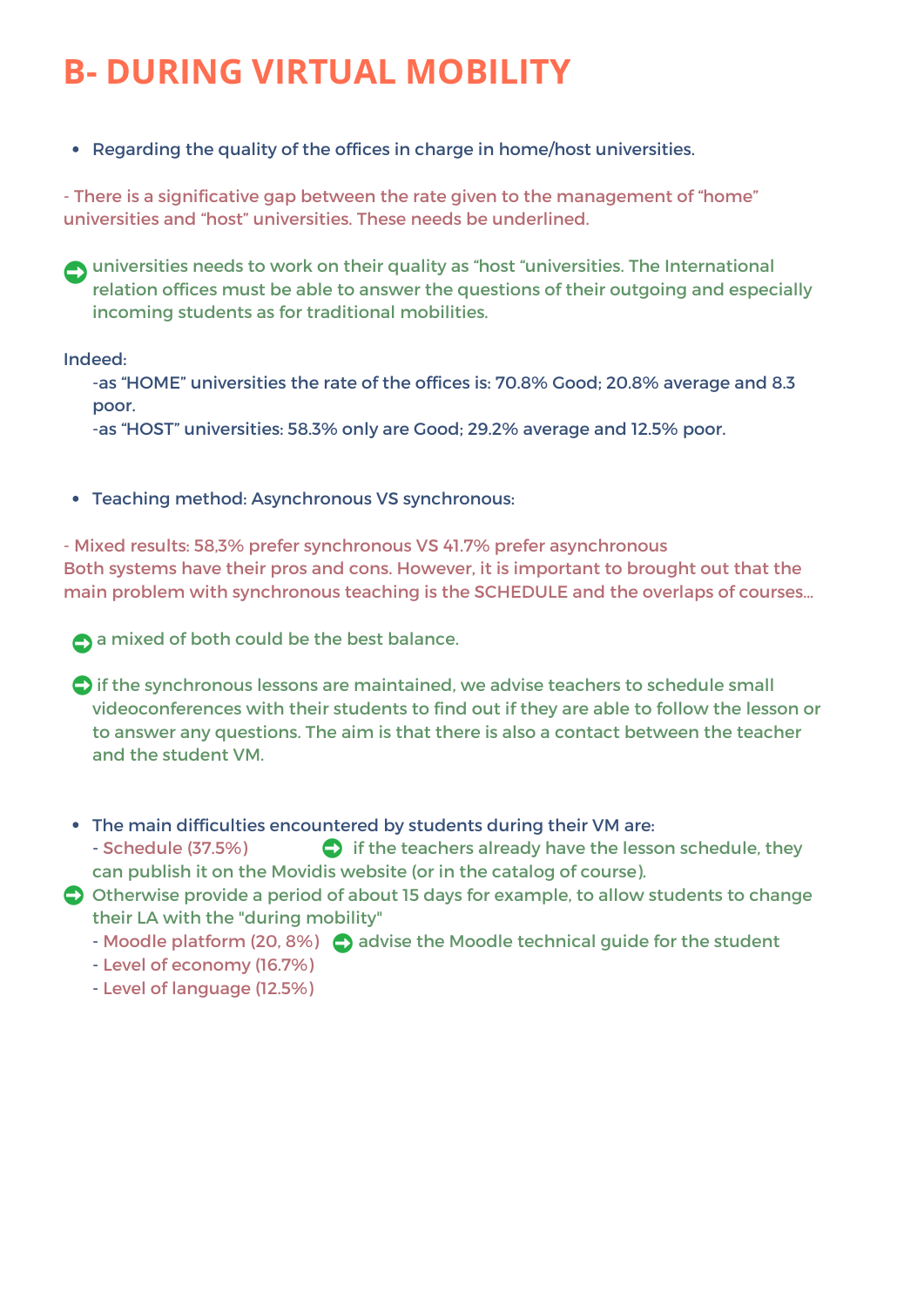## **C- TUTORING**

- 79.2% thinks that it is good to have a tutor
- The frequency of the meeting is enough (maybe even too much sometimes, at least for some students that have a tutor in Nice. Once a week seems too much for some students)

offer fewer appointments and suggest thematic meetings

- The main reasons why students need their tutors are: 1- Administrative support (58.3%)
- if the Universities and IROs have a better knowledge of the project, maybe the percentage would be reduced

2- Technical Support (33.3%) + Educational support (33.3%) - social support comes only on the 4th position

- Students are satisfied of their tutors
- 20% don't have tutors: Maybe to improve? invite universities to offer tutors (for those who don't have any tutor)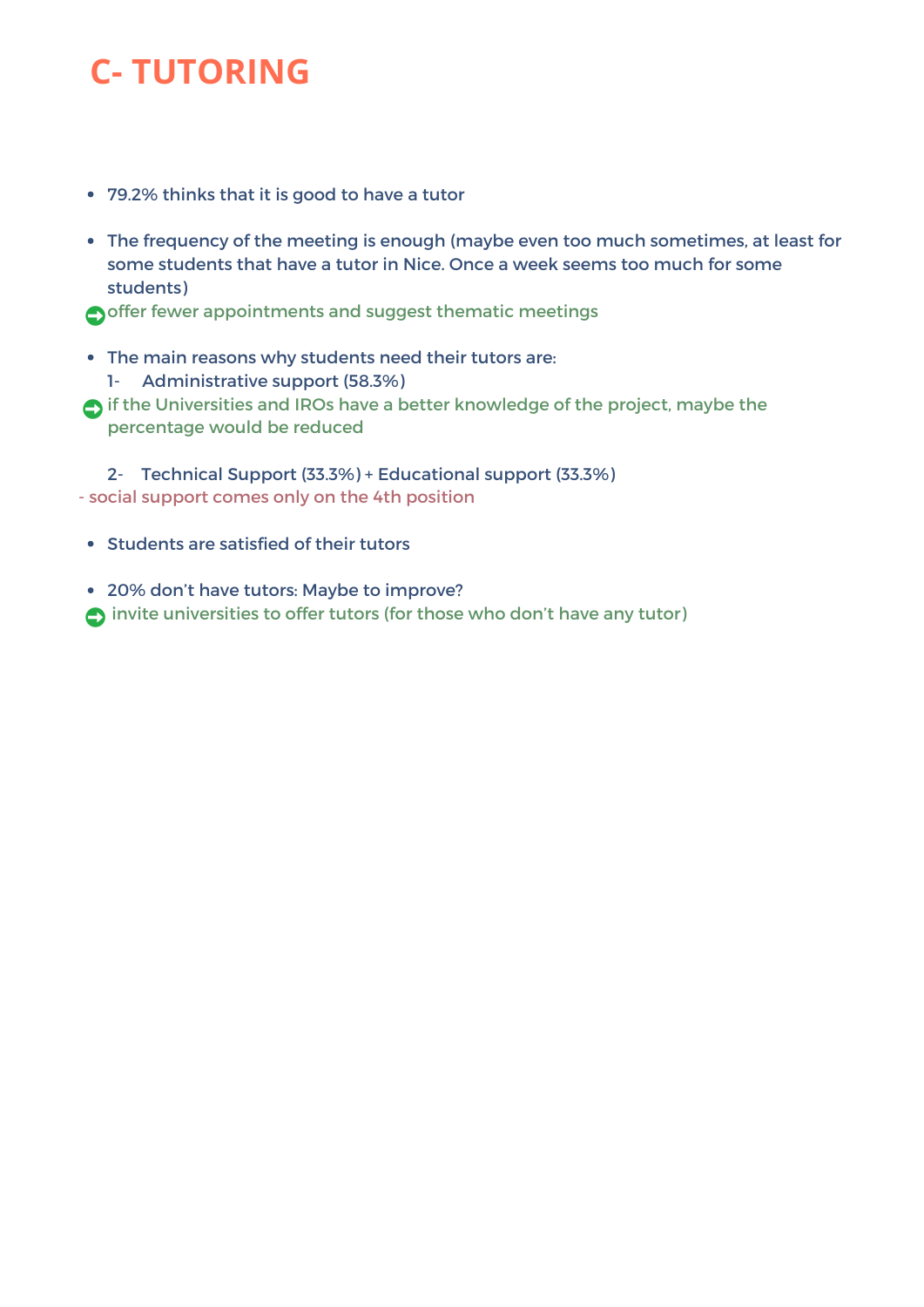### **D- IMPROVEMENT**

Only 66.7% of students would recommend the project to their peers. -Needs a better organisation of the project for some students partners might have a better knowledge of the project

- Needs of more support from the home universities mobilization of IROs or tutors, teacher and Movidis office

#### What did they liked/ Disliked?

| <b>LIKE</b>                                     | <b>DISLIKE</b>                                 |
|-------------------------------------------------|------------------------------------------------|
| Meet students/ teachers/ tutors from different  | Overlaps of courses / schedule problems        |
| countries                                       |                                                |
| Study in a foreign university without having to | Not enough material/paper to study             |
| be there physically                             |                                                |
| Improve the language skills                     | Too many meetings with tutors from Nice (once  |
|                                                 | a week is too much)                            |
| Study in English                                | Difficulties / pb to contact some teachers     |
| Having a tutor                                  | Problems with the catalogue of courses and the |
|                                                 | reality (workload)                             |
| Study at their own pace                         |                                                |

What should we do to improve and get better according to students:

-More interaction between students, more exchange, propose more activities to involve all students , facilitate knowledge.

- -More availability for some teachers
- -Give more documentation, support and paper to help study

-[A platform dedicated to Movidis with more interaction (not possible unfortunately) ]